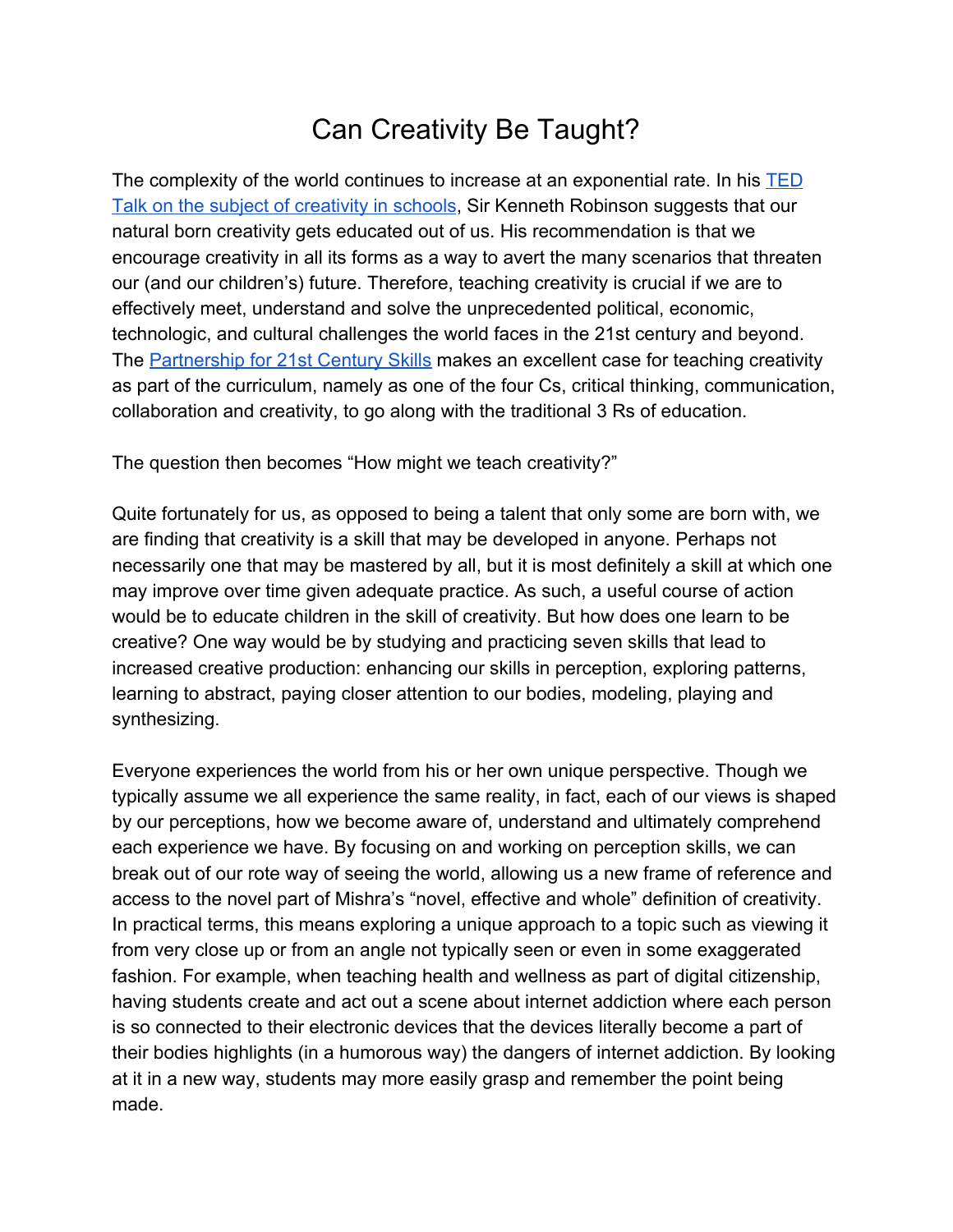Pattern recognition is another valuable skill to have in one's creativity toolbox. Searching for and finding patterns (or sometimes even the breaks in a pattern) can be an excellent way to recognize otherwise hidden connections and relationships, a key to solutions being both novel and whole. In m[y](http://kjburgam.wordpress.com/creativity/cep-818-creativity-in-teaching-and-learning/modules/module-3-patterning/) ["Of Cats and Computers: Patterns of](http://kjburgam.wordpress.com/creativity/cep-818-creativity-in-teaching-and-learning/modules/module-3-patterning/) [Access in the Digital Age" post,](http://kjburgam.wordpress.com/creativity/cep-818-creativity-in-teaching-and-learning/modules/module-3-patterning/) I challenged students to match various map patterns to their appropriate labels. Here my goal was to have students examine and compare the patterns on the maps as well as to look for patterns within the comparisons. By doing so, I hoped students might not only practice and improve their pattern recognition skills but come to recognize that digital access means more than simply having a computer available. Some people lack access for reasons that have less to do with technology and more to do with politics, economics, and culture. And with that discussion I suspect may come the recognition that digital citizenship is not all that far removed from citizenship in general.

To fully comprehend a topic, one needs to get to the heart of it. Abstraction is an excellent method for whittling away the unnecessary, leaving only the essence. More specifically, abstraction involves locating, isolating and representing the simplest idea, aspect, characteristic or element of a more complicated concept and doing so in a manner that elucidates the original concept. Once we understand the core, we have greater opportunity to more deeply explore and understand the topic. For digital citizenship, my example involves digital etiquette, rights and responsibilities. The importance of taking care with what one posts online, including personal safety, data security, and internet etiquette, is central to being a good digital citizen. Along those same lines, clear recognition of the permanence of one's actions and responses on social media is also an important aspect of digital citizenship. To get at the core of these ideas one needs to demonstrate how difficult it is to take back one's words and ideas once expressed on the internet. Things said online are analogous to toothpaste. Once squeezed from the tube, it is impossible to get it all back in. Likewise, thoughts expressed on the internet live on, for good or ill, past the time when they were posted. By both demonstrating [an abstraction of this concept](http://kjburgam.wordpress.com/creativity/cep-818-creativity-in-teaching-and-learning/modules/module-4-abstracting/) for students and then having them explore their own abstractions of it, powerful associations can be developed allowing for profound comprehension of the most fundamental qualities of an idea.

The physical digital world is made of metal and plastic and silicon, whereas humans are flesh and blood and bone. Likewise, digital devices may be all about logic, but as humans it is important for us to stay in touch with our feelings. A big part of why humans can be more creative than digital devices is our biological heritage, and holding true to that heritage is what embodied thinking is all about. Embodied thinking includes both a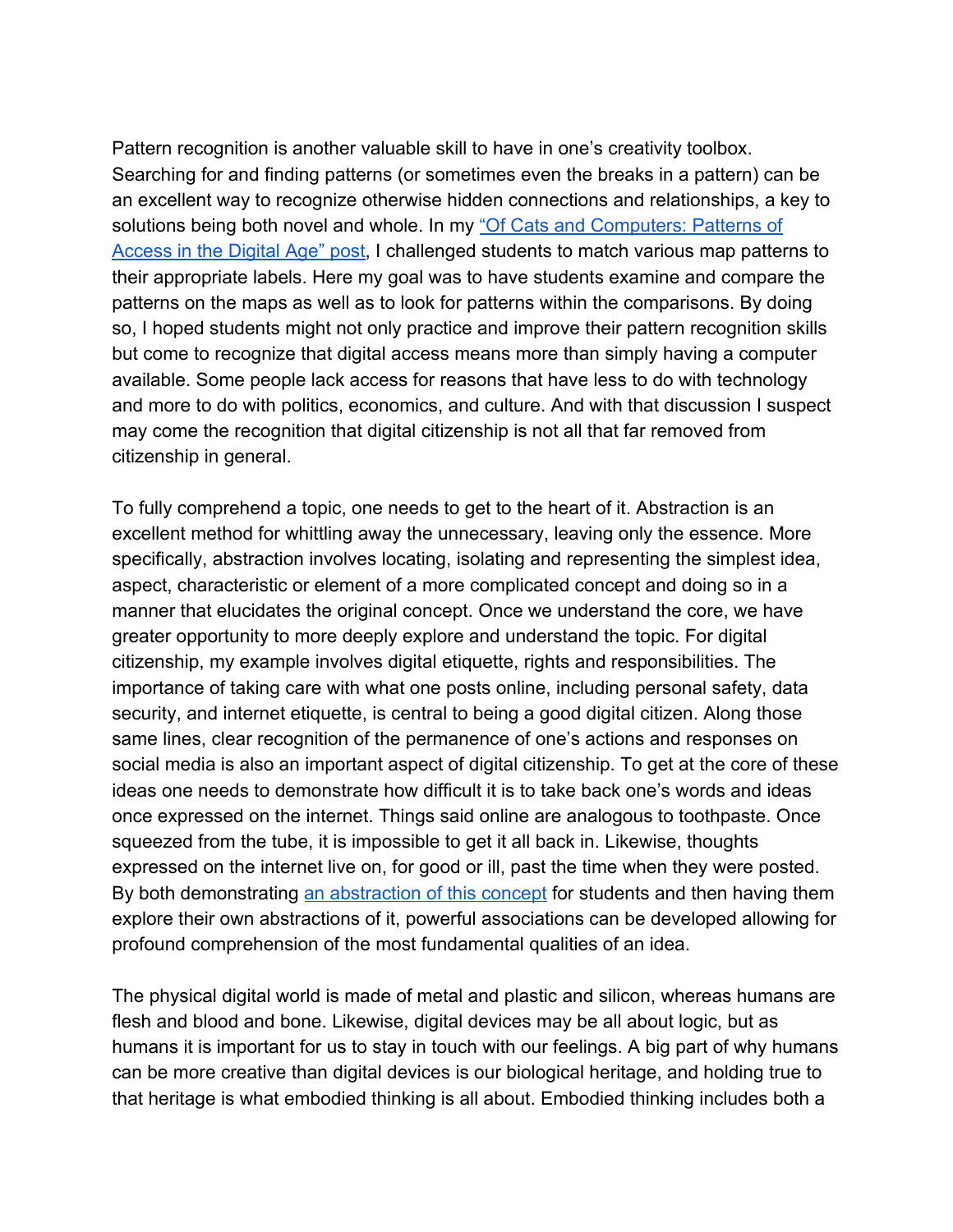conscious and an unconscious awareness of how the body reacts to external stimuli, a sense of muscle, movement, balance, and touch, not to mention visceral and emotional sensations that may lack a specific physical correlate, even incorporating an empathic understanding of what it feels like to be someone (or even something) else. Common Sense Media's [Pause & Think Online](https://www.commonsensemedia.org/videos/pause-think-online) represents an excellent opportunity for students to practice embodied thinking when they sing, or even listen to and ponder the words of the song. As the lyrics focus students on their bodies, their feelings, their emotions, they are practicing embodied thinking at its best. At the same time, the students absorb an excellent message about digital citizenship. Even as the technological world of the digital has solidified its value and place in both our lives and our education system, embodied thinking and learning can be a path to keep emotion, sensation, feeling, touch, and the physical on equal footing with the rational, logical, ethereal, data side of digital citizenship.

Modeling is an excellent tool for exploring a topic in depth and truly understanding it. As a creative tool, it permits making concrete both the essential elements of a system as well as potentially intricate features. Combined with the possibilities of mapping, transforming and scaling, modeling makes approachable something that might otherwise be difficult to experience. In short, it can be a method for accessing the inaccessible. If an abstraction gets at the essence, a model brings out the detail. By way of example, I designed [a model of digital citizenship](http://kjburgam.wordpress.com/creativity/cep-818-creativity-in-teaching-and-learning/modules/module-6-modeling/) wherein the three major aspects of it (respect, education, protection) were mapped to the three physical axes of length, width and depth. An exploration of this model highlights several specific and possibly otherwise overlooked characteristics of digital citizenship, such as respect being the basis of all citizenship and the importance of continued growth and development. One of the most significant advantages of modeling is its ability to enhance understanding through the process of building the model itself. In order to properly and effectively model a system, one must have quite a deep familiarity with it. In this way, modeling presents the perfect opportunity to simultaneously learn about and demonstrate one's own knowledge of an idea, topic, system or object.

Some of the very best learning and many breakthrough discoveries are a result of play. My own personal suspicion is that retention increases when learning is enjoyable. At the very least, when something is fun we tend to stick with it longer, and persistence and perseverance have been shown to correlate positively with discovery and invention. Play allows for taking risks and making mistakes. And risk-taking and mistake-making are how we grow and learn. Play is where creativity starts and limitations end. The human creative drive first expresses itself in our play, and the limitations of "the real world" fall away when we play. And, in a circular pattern, it is the limitlessness of play